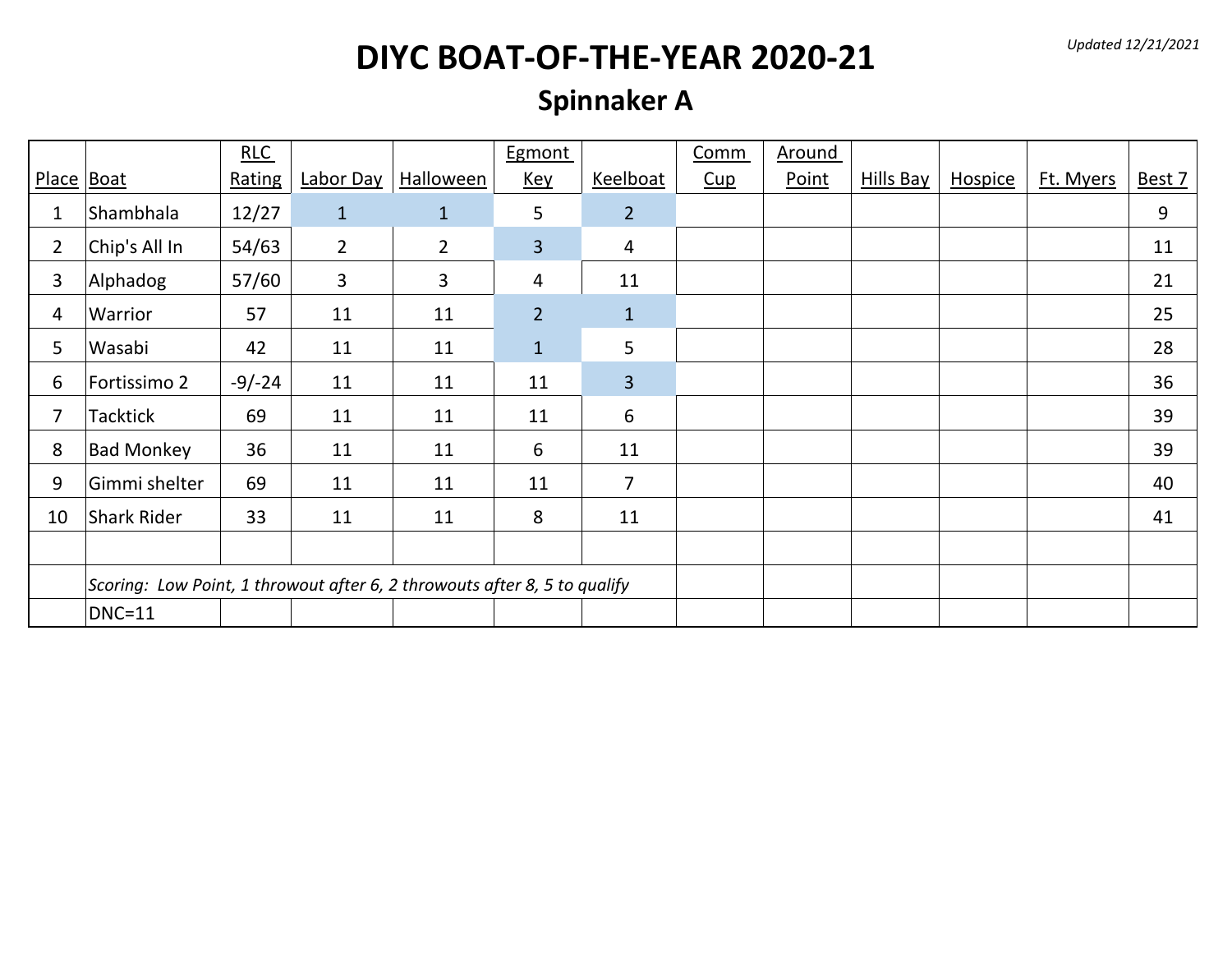#### **Spinnaker B**

|                |                                                                           | RLC    |                |                | Egmont         |                | Comm | Around |           |         |           |        |
|----------------|---------------------------------------------------------------------------|--------|----------------|----------------|----------------|----------------|------|--------|-----------|---------|-----------|--------|
|                | Place   Boat                                                              | Rating | Labor Day      | Halloween      | <b>Key</b>     | Keelboat       | Cup  | Point  | Hills Bay | Hospice | Ft. Myers | Best 7 |
| 1              | Breezin' Bayou                                                            | 72     | 1              | $\mathbf{1}$   | $\mathbf{1}$   | $\overline{2}$ |      |        |           |         |           | 5      |
| $\overline{2}$ | Fire & Ice                                                                | 81/87  | 2 <sup>2</sup> | 4              | $\overline{2}$ | 5              |      |        |           |         |           | 13     |
| 3              | Rocket                                                                    | 72     | 8              | 3              | 5              | $\mathbf{1}$   |      |        |           |         |           | 17     |
| 4              | Rambunctious                                                              | 81     | $\overline{3}$ | $\overline{2}$ | 11             | 3              |      |        |           |         |           | 19     |
| 5              | Yard Goat                                                                 | 84     | 5              | 6              | 6              | $\overline{4}$ |      |        |           |         |           | 21     |
| 6              | Raptor                                                                    | 81     | 6              | 5              | 4              | 11             |      |        |           |         |           | 26     |
| 7              | Firewater                                                                 | 75     | 4              | 11             | 11             | 8              |      |        |           |         |           | 34     |
| 8              | Kelly                                                                     | 96     | 11             | 11             | $\overline{3}$ | 11             |      |        |           |         |           | 36     |
| 9              | <b>Family Circus</b>                                                      | 111    | 11             | 7              | 11             | 11             |      |        |           |         |           | 40     |
| 10             | Long Shot                                                                 | 75/93  | 11             | 11             | 11             | 8              |      |        |           |         |           | 41     |
|                |                                                                           |        |                |                |                |                |      |        |           |         |           |        |
|                | Scoring: Low Point, 1 throwout after 6, 2 throwouts after 8, 5 to qualify |        |                |                |                |                |      |        |           |         |           |        |
|                | <b>DNC=11</b>                                                             |        |                |                |                |                |      |        |           |         |           |        |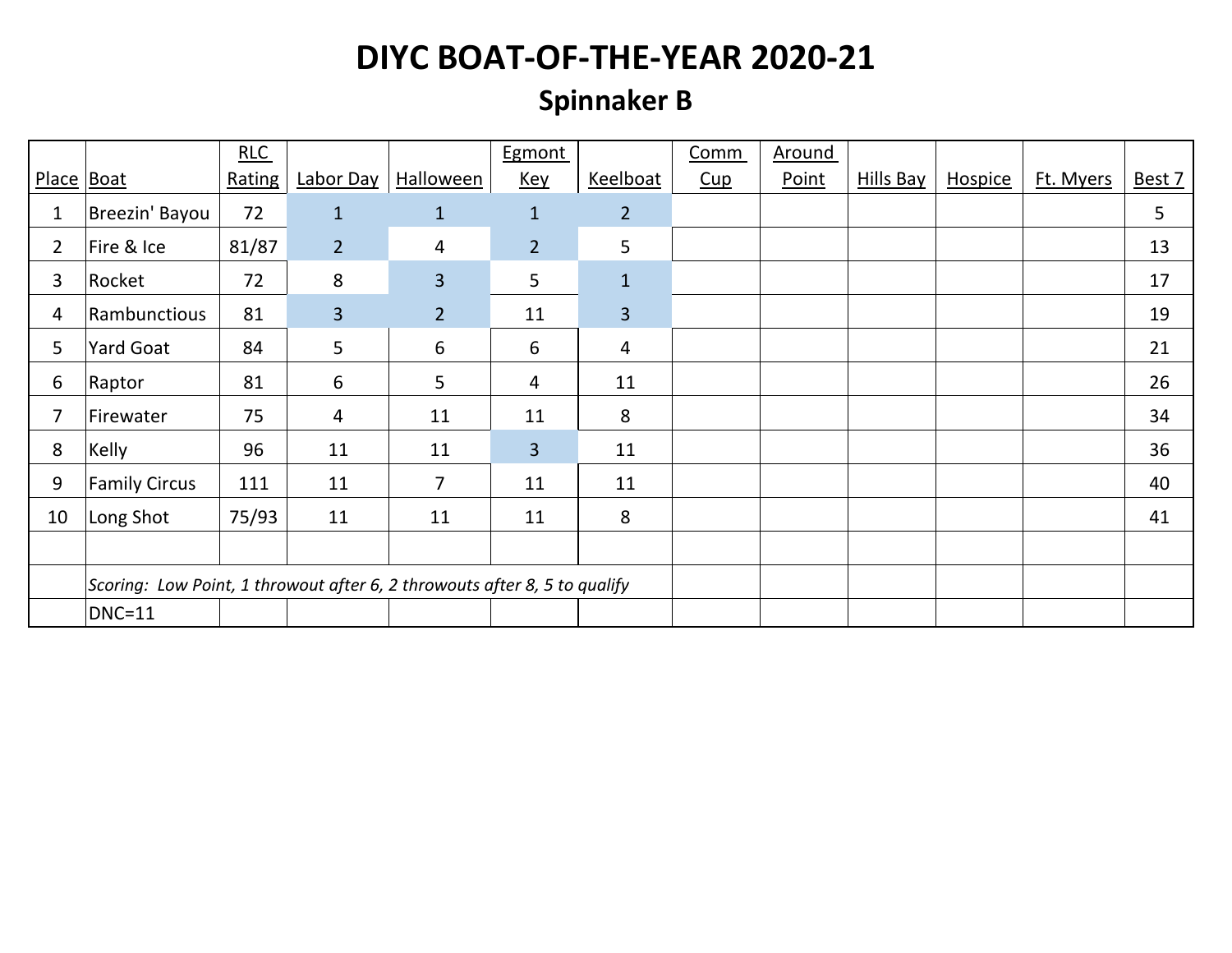#### **Spinnaker C**

|                |                                                                           | RLC    |                |                | Egmont      |                | Comm | Around |           |                |           |        |
|----------------|---------------------------------------------------------------------------|--------|----------------|----------------|-------------|----------------|------|--------|-----------|----------------|-----------|--------|
| Place   Boat   |                                                                           | Rating | Labor Day      | Halloween      | <u>Key</u>  | Keelboat       | Cup  | Point  | Hills Bay | <b>Hospice</b> | Ft. Myers | Best 7 |
|                | Fully Involved                                                            | 135    | $\overline{2}$ | $\overline{2}$ | $\mathbf 1$ | $\mathbf{1}$   |      |        |           |                |           | 6      |
| $\overline{2}$ | Junior                                                                    | 126    |                | $\mathbf{1}$   | 6           | 6              |      |        |           |                |           | 14     |
| 3              | Volcano                                                                   | 117    | 4              | 3              | 6           | 6              |      |        |           |                |           | 19     |
| 4              | Fawkes                                                                    | 177    | 6              | 6              | 6           | $\overline{2}$ |      |        |           |                |           | 20     |
| 5              | Tenacity                                                                  | 132    | 3              | 6              | 6           | 6              |      |        |           |                |           | 21     |
|                |                                                                           |        |                |                |             |                |      |        |           |                |           |        |
|                | Scoring: Low Point, 1 throwout after 5, 2 throwouts after 7, 4 to qualify |        |                |                |             |                |      |        |           |                |           |        |
|                | DNC=6                                                                     |        |                |                |             |                |      |        |           |                |           |        |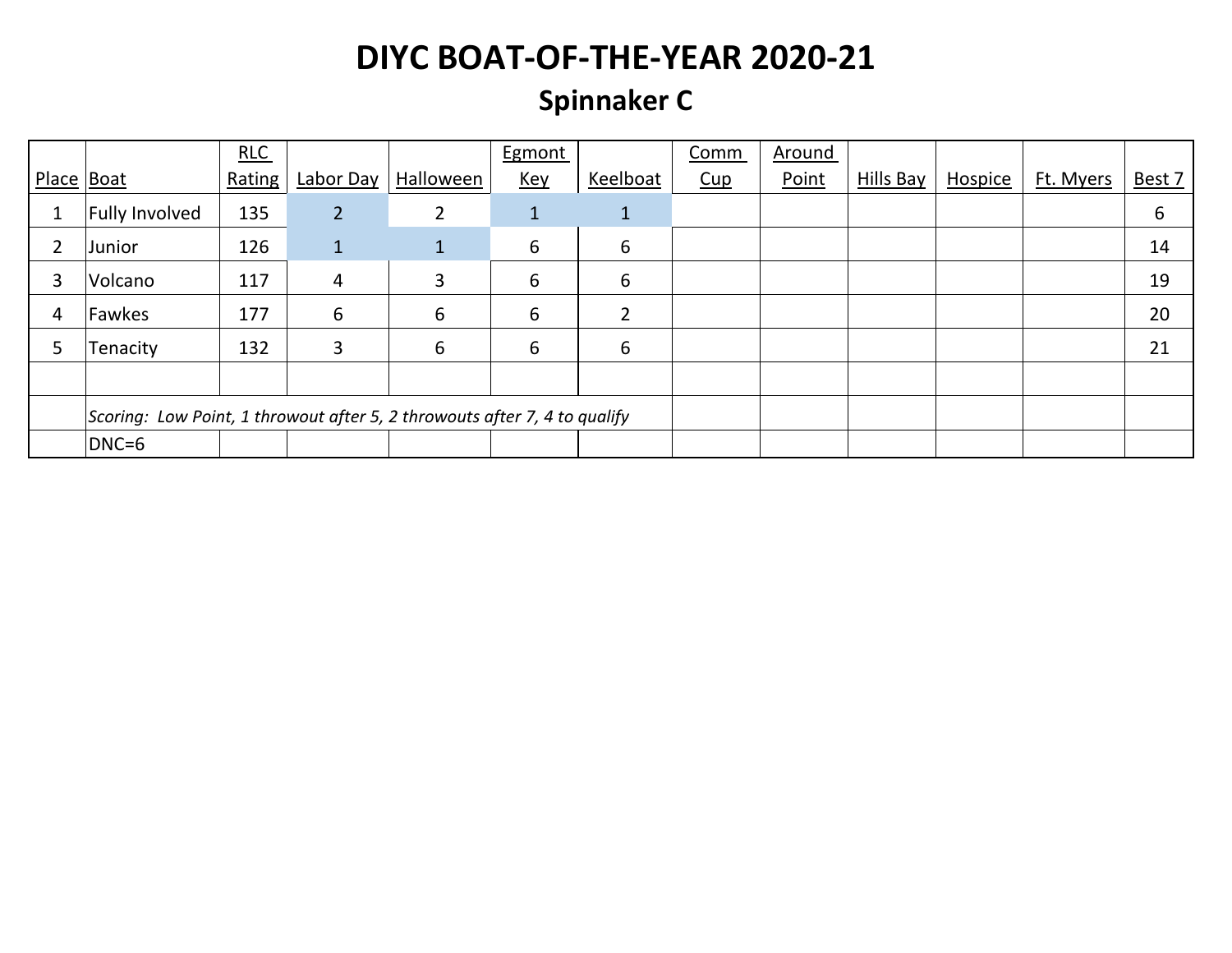#### **Racer-Cruiser**

|                |                                                                           | RLC    |                |                  | Egmont         |                         | Comm | <b>Around</b> |                  |                |           |        |
|----------------|---------------------------------------------------------------------------|--------|----------------|------------------|----------------|-------------------------|------|---------------|------------------|----------------|-----------|--------|
| Place Boat     |                                                                           | Rating | Labor Day      | <b>Halloween</b> | <u>Key</u>     | Keelboat                | Cup  | Point         | <b>Hills Bay</b> | <b>Hospice</b> | Ft. Myers | Best 7 |
| 1              | <b>Liquid Time</b>                                                        | 108    | $\overline{2}$ | $\overline{3}$   | $\mathbf{1}$   | $\overline{3}$          |      |               |                  |                |           | 9      |
| $\overline{2}$ | Scorpion                                                                  | 81     | $\mathbf{1}$   | $\overline{2}$   | 9              | $1\,$                   |      |               |                  |                |           | 13     |
| 3              | Revenge                                                                   | 132    | 5              | $\mathbf{1}$     | 5              | $\overline{\mathbf{4}}$ |      |               |                  |                |           | 15     |
| 4              | Sacred Cow                                                                | 78/81  | $\overline{3}$ | 12               | 2 <sup>2</sup> | $\overline{2}$          |      |               |                  |                |           | 19     |
| 5              | No Way Jose                                                               | 72     | 4              | 5                | 4              | 12                      |      |               |                  |                |           | 25     |
| 6              | Therapy                                                                   | 138    | 6              | $\overline{7}$   | 9              | 5                       |      |               |                  |                |           | 27     |
| 7              | <b>Tigress</b>                                                            | 117    | 12             | 12               | $\overline{3}$ | 12                      |      |               |                  |                |           | 39     |
| 8              | Tameless                                                                  | 253    | 12             | 4                | 12             | 12                      |      |               |                  |                |           | 40     |
| 9              | Mother Ocean                                                              | 120    | 12             | 12               | 12             | 6                       |      |               |                  |                |           | 42     |
| 10             | Satori                                                                    | 102    | 12             | 12               | 6              | 12                      |      |               |                  |                |           | 42     |
| 11             | Komus                                                                     | 241    | 12             | 6                | 12             | 12                      |      |               |                  |                |           | 42     |
|                |                                                                           |        |                |                  |                |                         |      |               |                  |                |           |        |
|                | Scoring: Low Point, 1 throwout after 6, 2 throwouts after 8, 5 to qualify |        |                |                  |                |                         |      |               |                  |                |           |        |
|                | $DNC=12$                                                                  |        |                |                  |                |                         |      |               |                  |                |           |        |